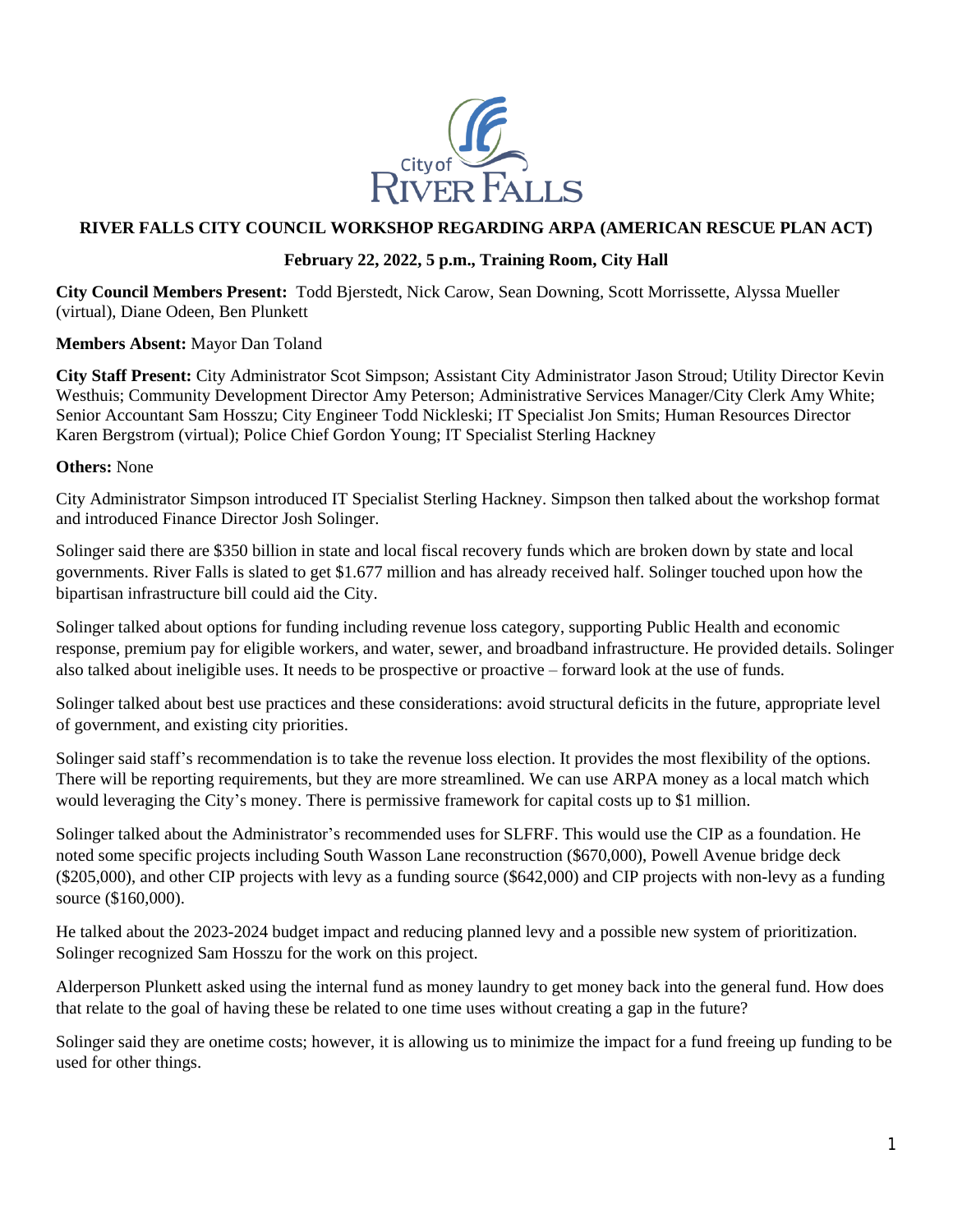Simpson talked about the chiller and playgrounds. He said the useful life of the expense is considered when making the argument - if it is a one-time project purchase. He provided further details. This is a way to broadly impact all departments, allowing all to feel the effect of receiving this money supplanting revenue loss.

Plunkett asked would it serve our interest to wait because of the inflation and potential economy crash.

Alderperson Odeen said she doesn't know if it would ever be cheaper to get some of those projects done. She recommends doing it now and see what we can do with our increased flexibility with the fiscal plan.

Solinger added that our funding needs to be committed for some eligible uses by 2024 and spent by 2026.

Alderperson Downing said one of the best forms of spending is doing studies. He would like to do a fiscally responsible version of a wheel tax/transportation utility in the form of a transportation utility fee study. He said it would be worth everyone's time to do that. We use money to save money in the long run.

Downing also said he would like to see legislation passed for a public comment to be virtually accessible for all of our meetings. Simpson indicated the City is already set up to accommodate the public comment virtually. He understood that Downing wanted to use ARPA funds to do a feasibility study on transportation utility. He doesn't know there is a project related to it. We may need to buy new technology. Simpson asked Downing if he is focused on things we are already doing.

Downing talked about normalizing virtual public comments and provided examples of helping disabled persons or inclement weather making it difficult to attend a meeting in person. Simpson said the modifications we are doing, and future plans likely accommodates what you are talking about.

Plunkett asked about the cost for a Wi-Fi system that would cover the City. Simpson did not know a number. He doesn't think we have any documented but may have had some discussions when the City was working with Three Square. He talked about focusing more on the downtown.

Simpson talked about meeting with AT&T this week. Pierce/Pepin is applying for an area; asking for the ARPA money to make some of this possible. The Town of River Falls is taking a part of their ARPA money to expand their broadband options.

Plunkett thinks this could be a benefit because it could be considered an economic stimulus for the community because they would not have to pay for Wi-Fi. Simpson explained the City currently offers public spaces and the library for residents to use with free Wi-Fi. He talked about using extenders to enlarge the Wi-Fi range, especially in the parks.

Plunkett spoke further about Wi-Fi. Simpson suggested a possible feasibility study similar to Downing's request.

Odeen talked about it creating a staffing need and maintenance need. It would create a function the City doesn't provide now and an expense going forward.

There was further discussion about Wi-Fi and financial implications. Simpson understood. He talked about the City having a carrier license and installing fiber for our own use. We would have other entities on our back (if we provided public cable/Wi-Fi). Feasibility would be important to know before moving forward. He talked about Reedsburg.

Odeen talked about in a perfect world, cities providing cable like water and electric but understands the current laws don't make it easy. Simpson said yes, it is certainly intentional.

Morrissette said Simpson gave indications that doing these CIP related projects would open up some horsepower for us financially later on. He talked about the two projects having some form of bonding that we would not be doing as some part of the CIP.

Simpson said yes. We may use some developer contributions. He wanted to give the City minimum administration and maximum flexibility. We have already spent a lot of time establishing priorities. He feels like he has marching orders. It